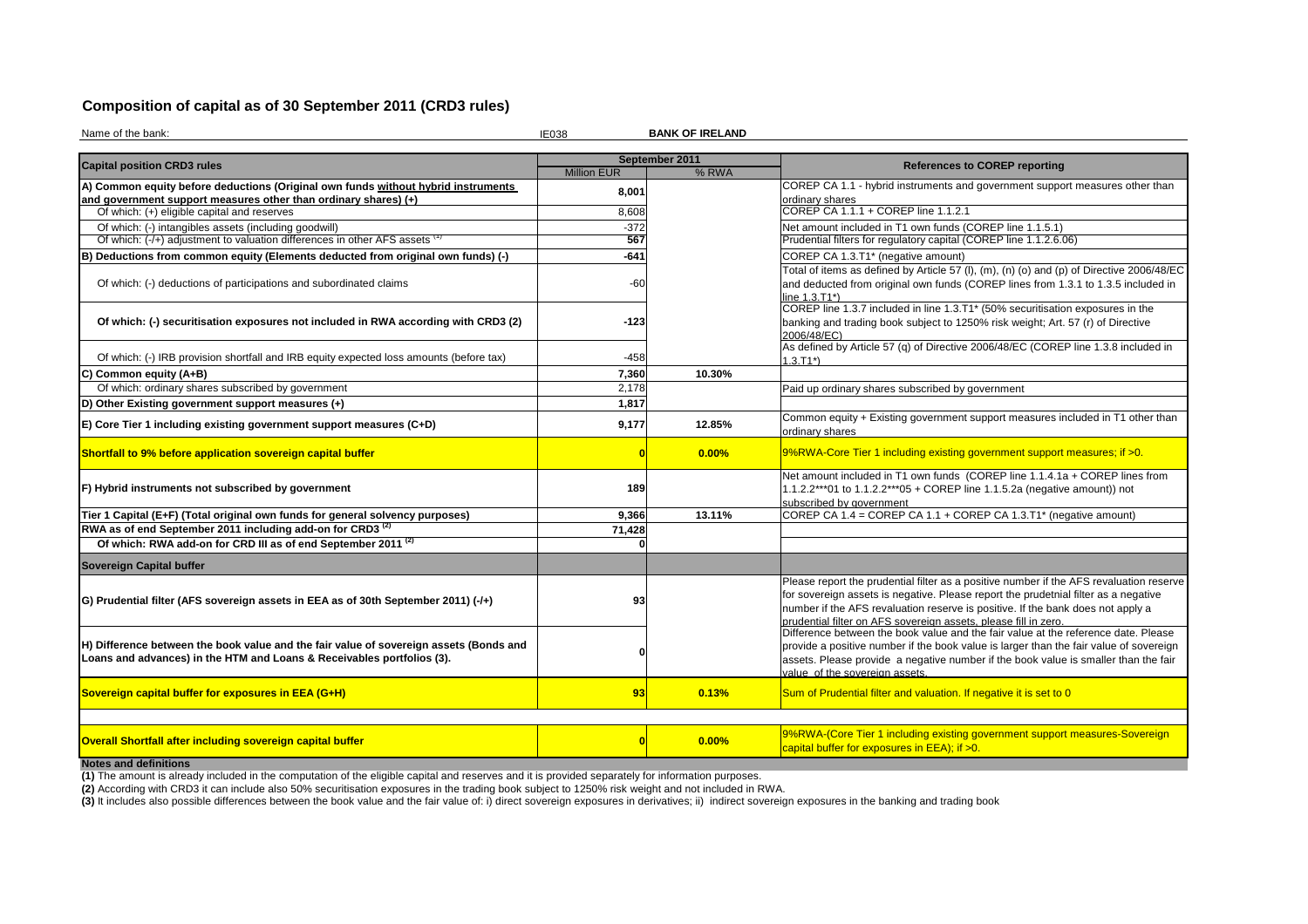#### **Exposures to sovereigns (central, regional and local governments) in EEA, as of 30 September 2011, mln EUR**

Name of the bank: **IE038 BANK OF IRELAND**

|                              |                | value gross of provisions) (1)                                                                                        |                                                                                                      | <b>NET DIRECT POSITIONS</b><br>GROSS DIRECT LONG EXPOSURES (accounting   (gross of provisions and write-off exposures (long) net of cash short position of sovereign debt<br>to other counterparties only where there is maturity matching) (1) |                                                                                                                       |                                                                                                     | <b>DIRECT SOVEREIGN</b><br><b>INDIRECT SOVEREIGN</b><br><b>EXPOSURES IN</b><br>EXPOSURES <sup>(3)</sup><br><b>DERIVATIVES<sup>(1)</sup></b><br>(on and off balance sheet) |                                                                                                                    | Memo Item                                                                                                          | Provisions and<br>write-off on                                                               | <b>Prudential filter</b><br>AFS sovereign assets<br>(including the fair | Reserve<br>AFS sovereign assets                                                      | Fair value of Cash<br>flow and fair value                                                              |                                                                          |
|------------------------------|----------------|-----------------------------------------------------------------------------------------------------------------------|------------------------------------------------------------------------------------------------------|-------------------------------------------------------------------------------------------------------------------------------------------------------------------------------------------------------------------------------------------------|-----------------------------------------------------------------------------------------------------------------------|-----------------------------------------------------------------------------------------------------|---------------------------------------------------------------------------------------------------------------------------------------------------------------------------|--------------------------------------------------------------------------------------------------------------------|--------------------------------------------------------------------------------------------------------------------|----------------------------------------------------------------------------------------------|-------------------------------------------------------------------------|--------------------------------------------------------------------------------------|--------------------------------------------------------------------------------------------------------|--------------------------------------------------------------------------|
| <b>Residual</b>              | Country        |                                                                                                                       | of which: loans and<br>advances in the HTM<br>and Loans and<br>receivables portfolios                |                                                                                                                                                                                                                                                 | of which: Available for<br>sale financial assets<br>(AFS)                                                             | of which: Financial assets<br>designated at fair value<br>through profit or loss<br>(FVO)           | of which: Financial assets<br>held for trading <sup>(2)</sup>                                                                                                             | Net position at fair values<br>(Derivatives with positive fair<br>value + Derivatives with<br>negative fair value) | Net position at fair values<br>(Derivatives with positive fair<br>value + Derivatives with<br>negative fair value) | Nominal Value<br><b>Debt securities</b><br>in HTM and Loans<br>and Receivables<br>portfolios | Sovereign assets<br>(loans, advances<br>and debt securities)<br>$(+)$   | value of Cash flow and<br>fair value hedging<br>contracts)<br>$(+/-)$ <sup>(4)</sup> | gross the fair value of<br>Cash flow and fair<br>value hedging<br>contracts)<br>$(+/-)$ <sup>(4)</sup> | edging contracts on<br>AFS sovereign<br>assets<br>$(+/-)$ <sup>(4)</sup> |
| gt의 의원 정 국 을                 | Austria        | $\overline{0}$<br>$\Omega$<br>$\Omega$<br>$\mathbf 0$<br>$^{\circ}$<br>$\Omega$<br>53<br>53                           | $\overline{0}$<br>$\mathbf 0$<br>$^{\circ}$<br>$\mathbf 0$<br>$^{\circ}$<br>$\Omega$<br>$\mathbf{0}$ | $\overline{0}$<br>$\mathbf 0$<br>$\Omega$<br>$\mathbf 0$<br>$\mathbf 0$<br>$\overline{0}$<br>53<br>53                                                                                                                                           | $\overline{0}$<br>$\,0\,$<br>$\Omega$<br>$\,0\,$<br>$\overline{0}$<br>$\Omega$<br>$\mathbf{0}$                        | $\mathbf 0$<br>$^{\circ}$<br>$\mathbf 0$<br>$^{\circ}$<br>$\Omega$<br>53<br>53                      | $\overline{0}$<br>$\Omega$<br>$\Omega$<br>$\mathbf 0$<br>$\Omega$<br>$\Omega$<br>$^{\circ}$                                                                               | ᠊ᢆ<br>70<br>ᢦ<br>n<br>T<br>᠊ᢆ                                                                                      | 0<br>᠊ᢅᢆ<br>᠊ᠣ<br>0<br>᠊ᠣ<br>0<br>᠊ᢅᢆ<br>$\overline{0}$                                                            | $^{\circ}$<br>70<br>σ<br>n<br>σ<br>$^{\circ}$                                                |                                                                         | ᠊ᢆ<br>70<br>ה-<br>╖<br>᠊ᢆ                                                            | 70<br>╖<br>Ō<br>n<br>Ō<br>╖                                                                            | -0<br>᠊ᢐ<br>π<br>-0<br>π<br>-0                                           |
| gl의의 원 <mark>이 이 의</mark>    | Belgium        | $\mathbf 0$<br>$\Omega$<br>$\mathbf{0}$<br>$\mathbf 0$<br>$\Omega$<br>$\mathbf{0}$<br>$\Omega$                        | $\mathbf 0$<br>$^{\circ}$<br>$\mathbf{0}$<br>$\mathbf 0$<br>$\Omega$<br>$\mathbf{0}$<br>$^{\circ}$   | $\mathbf 0$<br>$\Omega$<br>$\mathbf{0}$<br>$\mathbf 0$<br>$\overline{0}$<br>$\circ$<br>$^{\circ}$                                                                                                                                               | $\,0\,$<br>$\Omega$<br>$\overline{0}$<br>$\mathbf 0$<br>$\Omega$<br>$\Omega$<br>$^{\circ}$<br>$\Omega$                | $\mathbf 0$<br>$\Omega$<br>$^{\circ}$<br>$\mathbf 0$<br>$\Omega$<br>0<br>0                          | $\mathbf{0}$<br>$\Omega$<br>$\overline{0}$<br>$\mathbf{0}$<br>$\Omega$<br>$\mathbf{0}$<br>$\Omega$<br>$\Omega$                                                            | ᠊ᢐ<br>╖<br>Ο<br>᠊ᢆ<br>ᢦ<br>᠊ᢆ<br>n                                                                                 | ᠊ᢐ<br>᠊ᢅᢆ<br>⊽<br>᠊ᢅᢆ<br>0<br>᠊ᢅᢆ<br>᠊ᢅᢆ<br>$\overline{\mathbf{0}}$                                                | $^{\circ}$<br>╖<br>σ<br>$\Omega$<br>σ<br>$^{\circ}$<br>╖<br>$\Omega$                         |                                                                         | -0<br>ה-<br>╖<br>$\Omega$<br>ᢦ<br>-0<br>╖<br>-o                                      | O<br>╖<br>ი<br>$\Omega$<br>Ō<br>-0<br>ח<br>n                                                           | n<br>- 0<br>- 0<br>᠊ᢐ<br>$\Omega$<br>n<br>$\overline{0}$                 |
| gl의의 의식                      | Bulgaria       | $\circ$<br>$\Omega$<br>$^{\circ}$<br>$\Omega$<br>$\Omega$<br>$\Omega$<br>$\Omega$                                     | $\circ$<br>$\Omega$<br>$\Omega$<br>$\Omega$<br>$\Omega$<br>$\Omega$<br>$\Omega$                      | $\overline{0}$<br>$\Omega$<br>$\mathbf 0$<br>$\Omega$<br>$\mathbf 0$<br>$\Omega$<br>$^{\circ}$<br>$\Omega$                                                                                                                                      | $\overline{\phantom{0}}$<br>$\sqrt{ }$<br>$\mathbf 0$<br>$\Omega$<br>$\overline{0}$<br>$\Omega$<br>$\Omega$           | $\overline{0}$<br>$\Omega$<br>$\Omega$<br>$\Omega$<br>$\Omega$<br>$\Omega$<br>$\Omega$              | $\mathbf 0$<br>$\sqrt{2}$<br>$\mathbf{0}$<br>$\Omega$<br>$\mathbf{0}$<br>$\Omega$<br>$\Omega$<br>$\mathbf{0}$                                                             | $^{\circ}$<br>n<br>n<br>᠊ᢆ<br>n<br>᠊ᢆ<br>╖                                                                         | ᠊᠊ᢆ<br>᠊ᢅᢆ<br>0<br>᠊ᢅᢆ<br>⊽<br>$^{\circ}$<br>0<br>$\mathbf 0$                                                      | $^{\circ}$<br>╖<br>T<br>$^{\circ}$<br>$^{\circ}$<br>-0<br>᠊ᢐ<br>$\mathbf{0}$                 |                                                                         | -0<br>ה-<br>╖<br>-0<br>-0<br>$\overline{\phantom{a}}$<br>$\Omega$                    | n.<br>ח<br>Ō<br>-0<br>n<br>70<br>Ō                                                                     | -0<br>π<br>-0<br>-0<br>᠊ᢐ                                                |
| gl의의생수                       | Cyprus         | $\Omega$<br>$\overline{0}$<br>$\mathbf 0$<br>$^{\circ}$<br>$\overline{0}$<br>$^{\circ}$<br>$\Omega$<br>$\overline{0}$ | $\Omega$<br>$\mathbf{0}$<br>$\mathbf 0$<br>$^{\circ}$<br>$\overline{0}$<br>$\mathbf{0}$<br>$\Omega$  | $\overline{0}$<br>$\mathbf{0}$<br>$\mathbf 0$<br>$^{\circ}$<br>$\overline{0}$<br>$\overline{0}$<br>$\mathbf 0$<br>n                                                                                                                             | $\overline{0}$<br>$\overline{0}$<br>$\Omega$<br>$^{\circ}$<br>$\overline{0}$<br>$\overline{0}$<br>$\overline{0}$<br>n | $\Omega$<br>$^{\circ}$<br>$\mathbf 0$<br>0<br>$\overline{0}$<br>0<br>0<br>n                         | $\Omega$<br>$\overline{0}$<br>$\mathbf 0$<br>$^{\circ}$<br>$\overline{0}$<br>$\mathbf{0}$<br>$\mathbf{0}$<br>$\Omega$                                                     | ╖<br>ᢦ<br>᠊ᢆ<br>π<br>᠊ᢆ<br>╖<br>n                                                                                  | ᠊᠊ᢆᢆ<br>0<br>᠊ᢅᢆ<br>᠊ᢆᠭ<br>᠊ᢅᢆ<br>᠊ᢅᢆ<br>$\overline{0}$<br>$\overline{0}$                                          | ╖<br>᠊ᢐ<br>᠊᠊᠌ᢆ<br>70<br>᠊᠊᠌ᢆ<br>70<br>70<br>$\Omega$                                        | n                                                                       | ᢦ<br>-0<br>ה-<br>᠊ᢅ<br>╖<br>70<br>-o                                                 | ח<br>Ō<br>ᄀ ೧<br>70<br>ᄀ<br>n<br>╖<br>n                                                                | ᠊ᢐ<br>-0<br>-0<br>70<br>n<br>n                                           |
| 화식의 사이                       | Czech Republic | $\Omega$<br>$^{\circ}$<br>$\Omega$<br>$\overline{0}$<br>$\mathbf{0}$<br>$\Omega$<br>$\Omega$                          | $\Omega$<br>$^{\circ}$<br>$^{\circ}$<br>$\Omega$<br>$\mathbf{0}$<br>$^{\circ}$<br>$\Omega$           | $\Omega$<br>$\mathbf 0$<br>$\Omega$<br>$^{\circ}$<br>$^{\circ}$<br>$\Omega$<br>$\Omega$                                                                                                                                                         | $\Omega$<br>$\overline{0}$<br>$\Omega$<br>$\overline{0}$<br>$\overline{0}$<br>$\Omega$<br>$\Omega$                    | $\Omega$<br>$\mathbf 0$<br>$^{\circ}$<br>0<br>$^{\circ}$<br>$\Omega$                                | $\Omega$<br>$\mathbf 0$<br>$\Omega$<br>$\mathbf{0}$<br>$\Omega$<br>$\Omega$                                                                                               | n<br>╖<br>ה-<br>╖<br>╥<br>Ο<br>᠊ᢆ                                                                                  | $\overline{\mathfrak{o}}$<br>0<br>-0<br>0<br>╖<br>⊽<br>᠊ᢅ᠓                                                         | $^{\circ}$<br>᠊<br>╖<br>σ<br>70<br>σ<br>$^{\circ}$                                           |                                                                         | ה-<br>70<br>ה-<br>70<br>╖<br>╖<br>-0                                                 | 70<br>Ο<br>╖<br>Ō<br>╖<br>Ο<br>-0                                                                      | n<br>70<br>- 0<br>᠊ᢐ<br>- 11<br>- 0                                      |
| gl의의 정치                      | Denmark        | $\overline{0}$<br>$^{\circ}$<br>$\Omega$<br>$\circ$<br>$\Omega$<br>$\Omega$<br>$^{\circ}$                             | $\overline{0}$<br>$\mathbf 0$<br>$\Omega$<br>$\mathbf 0$<br>$\Omega$<br>$\Omega$<br>$^{\circ}$       | $\mathbf 0$<br>$\mathbf 0$<br>$\Omega$<br>$\mathbf 0$<br>$\Omega$<br>$\Omega$<br>$\mathbf 0$                                                                                                                                                    | $\overline{0}$<br>$\,0\,$<br>$\Omega$<br>$\,0\,$<br>$\Omega$<br>$\Omega$<br>$\overline{0}$                            | $^{\circ}$<br>$\Omega$<br>$\mathbf 0$<br>$\Omega$<br>$\Omega$<br>$\mathbf 0$                        | $\overline{0}$<br>$\Omega$<br>$\sqrt{2}$<br>$\mathbf{0}$<br>$\Omega$<br>$\Omega$<br>$\mathbf 0$                                                                           | n<br>᠊ᢆ<br>70<br>n<br>-0<br>n<br>᠊ᢆ                                                                                | n<br>᠊ᢐ<br>᠊ᢅᢆ<br>᠊ᠣ<br>⊽<br>᠊ᢅ᠓<br>⊽<br>᠊ᢅᢆ                                                                       | $\Omega$<br>$^{\circ}$<br>70<br>70<br>$\overline{0}$<br>n<br>$^{\circ}$                      |                                                                         | -0<br>70<br>-0<br>-0                                                                 | 70<br>-0<br>╖<br>'n<br>-0<br>'n<br>-0                                                                  | -0<br>70<br>- 0<br>-0                                                    |
| gl의의 정치                      | Estonia        | $\mathbf 0$<br>$\Omega$<br>$^{\circ}$<br>$\mathbf 0$<br>$\mathbf{0}$<br>$\mathbf{0}$<br>$\Omega$                      | $\mathbf 0$<br>$\Omega$<br>$\mathbf{0}$<br>$\Omega$<br>$\Omega$<br>$\Omega$<br>$^{\circ}$            | $\mathbf 0$<br>$\Omega$<br>$\mathbf 0$<br>$\Omega$<br>$\mathbf 0$<br>$\circ$<br>$^{\circ}$                                                                                                                                                      | $\,0\,$<br>$\Omega$<br>$\overline{0}$<br>$\Omega$<br>$\Omega$<br>$\Omega$<br>$^{\circ}$                               | $\mathbf 0$<br>$\Omega$<br>$\Omega$<br>$\Omega$<br>$\Omega$<br>$\Omega$<br>0                        | $\overline{0}$<br>$\Omega$<br>$\mathbf{0}$<br>$\Omega$<br>$\Omega$<br>$\Omega$<br>$\Omega$                                                                                | ᠊ᢐ<br>╖<br>Ο<br>᠊ᢆ<br>᠊ᢆ<br>᠊ᢆ<br>-0                                                                               | ᠊ᢐ<br>-0<br>᠊᠐<br>$\overline{\mathfrak{o}}$<br>᠊ᢅᢆ<br>᠊ᢅᢆ<br>᠊ᢅᢆ                                                   | $^{\circ}$<br>᠊᠊᠌ᢆ<br>σ<br>$^{\circ}$<br>70<br>$^{\circ}$<br>╖                               |                                                                         | ╖<br>╖<br>-0<br>᠊ᢅ<br>-0<br>ה-                                                       | 0<br>╖<br>ი<br>-0<br>╖<br>-0<br>ח                                                                      | -0<br>-0<br>70<br>-0                                                     |
| gl의의 정치                      | Finland        | $\circ$<br>$\Omega$<br>$\circ$<br>$\Omega$<br>$\Omega$<br>24<br>$\Omega$                                              | $\circ$<br>$\Omega$<br>$\mathbf 0$<br>$^{\circ}$<br>$\Omega$<br>$\Omega$<br>$^{\circ}$               | $\overline{0}$<br>$\circ$<br>$\Omega$<br>$\mathbf 0$<br>$\Omega$<br>$\mathbf 0$<br>24<br>$^{\circ}$                                                                                                                                             | $\Omega$<br>$\overline{\phantom{0}}$<br>$\Omega$<br>$\,0\,$<br>$\Omega$<br>$\overline{0}$<br>$\mathbf{0}$<br>$\Omega$ | $\Omega$<br>$\mathbf 0$<br>$\Omega$<br>$\Omega$<br>$\Omega$<br>$^{\circ}$<br>$\Omega$<br>$^{\circ}$ | $\Omega$<br>$\mathbf 0$<br>$\Omega$<br>$\mathbf 0$<br>$\Omega$<br>$\overline{0}$<br>24<br>$^{\circ}$                                                                      | ᠊ᢆ<br>-0<br>╖<br>╖<br>n<br>᠊ᢆ<br>╖                                                                                 | $\overline{\mathbf{0}}$<br>᠊᠊ᢆ<br>᠊ᢅᢆ<br>⊽<br>╖<br>᠊᠐<br>᠊ᢅᢆ<br>⊽                                                  | $\overline{0}$<br>$^{\circ}$<br>╖<br>T<br>- 0<br>σ<br>-0<br>᠊ᢐ                               |                                                                         | $\overline{0}$<br>᠊᠊ᢆᢐ<br>- 0<br>70<br>- 7<br>70<br>-0<br>ᢦ                          | $\overline{0}$<br>-0<br>ח<br>Ō<br>╖<br>τ<br>-0<br>ი                                                    | $\Omega$<br>-0<br>π<br>- 0<br>-0<br>᠊ᢐ                                   |
| gl의 의 서 기<br>이 이 이 이 이 이 있다. | France         | 24<br>$\overline{0}$<br>21<br>$\mathbf 0$<br>$^{\circ}$<br>$\Omega$<br>$^{\circ}$<br>301                              | $\overline{0}$<br>$\Omega$<br>$\mathbf 0$<br>$^{\circ}$<br>$\Omega$<br>$\mathbf{0}$<br>$\Omega$      | 24<br>$\overline{0}$<br>21<br>$\mathbf 0$<br>$^{\circ}$<br>$\mathbf 0$<br>$\overline{0}$<br>301                                                                                                                                                 | $\overline{0}$<br>21<br>$\,0\,$<br>$\Omega$<br>$\,0\,$<br>$\overline{0}$<br>$\mathbf{0}$                              | $\overline{0}$<br>$\Omega$<br>$\Omega$<br>$\Omega$<br>$\mathbf 0$<br>$\overline{0}$<br>301<br>301   | 24<br>$\overline{0}$<br>$\Omega$<br>$\mathbf 0$<br>$\Omega$<br>$\Omega$<br>$\overline{0}$<br>$\mathbf{0}$                                                                 | ┱<br>ᢦ<br>᠊ᢆ<br>-0<br>70<br>╖<br>n                                                                                 | o<br>᠊᠊ᢆᢆ<br>$\overline{\mathfrak{o}}$<br>᠊ᢆ<br>᠊ᢅᢆ<br>⊽<br>᠊ᢆ<br>᠊᠐<br>n                                          | $\Omega$<br>-0<br>$\overline{\mathfrak{o}}$<br>᠊᠊᠌ᢆ<br>╖<br>T<br>70<br>70                    |                                                                         | $\Omega$<br>╖<br>᠊ᢆ<br>╖                                                             | ╖<br>ი<br>ᄀ<br>70<br>70<br>╖<br>╖                                                                      | ᠊ᢐ<br>-0<br>π<br>-0                                                      |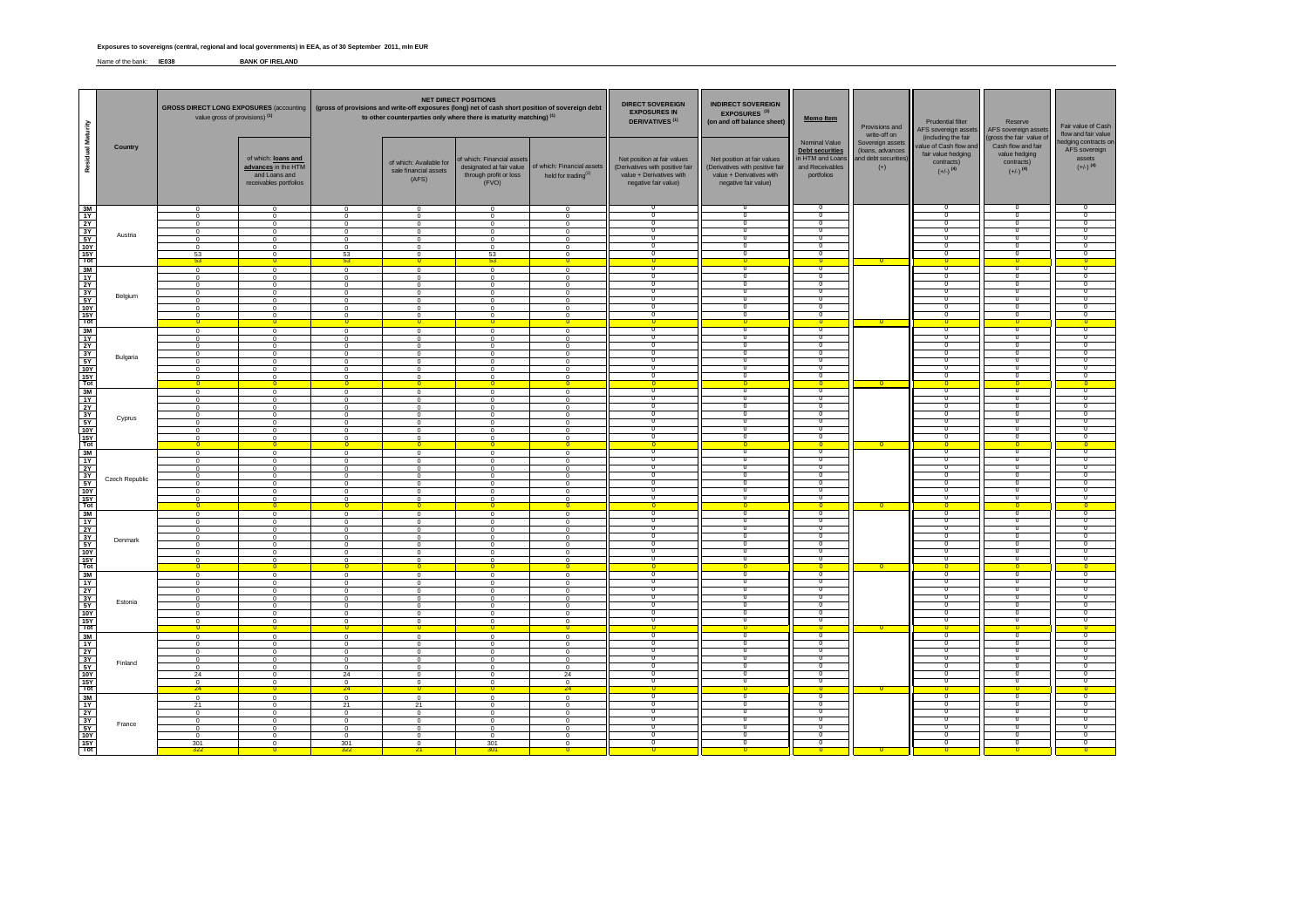|                                                                                                                                       |                       | GROSS DIRECT LONG EXPOSURES (accounting   (gross of provisions and write-off exposures (long) net of cash short position of sovereign debt<br>value gross of provisions) (1) |                                                                                                                                            |                                                                                                                |                                                                                                     | <b>NET DIRECT POSITIONS</b><br>to other counterparties only where there is maturity matching) (1)       |                                                                                                 | <b>DIRECT SOVEREIGN</b><br><b>INDIRECT SOVEREIGN</b><br><b>EXPOSURES IN</b><br>EXPOSURES <sup>(3)</sup><br>Memo Item<br><b>DERIVATIVES (1)</b><br>(on and off balance sheet) |                                                                                                                    |                                                                                                         | Provisions and<br>write-off on                                        |                                                                                                             | Reserve<br>AFS sovereign assets                                                                         | Fair value of Cash<br>flow and fair value                                    |
|---------------------------------------------------------------------------------------------------------------------------------------|-----------------------|------------------------------------------------------------------------------------------------------------------------------------------------------------------------------|--------------------------------------------------------------------------------------------------------------------------------------------|----------------------------------------------------------------------------------------------------------------|-----------------------------------------------------------------------------------------------------|---------------------------------------------------------------------------------------------------------|-------------------------------------------------------------------------------------------------|------------------------------------------------------------------------------------------------------------------------------------------------------------------------------|--------------------------------------------------------------------------------------------------------------------|---------------------------------------------------------------------------------------------------------|-----------------------------------------------------------------------|-------------------------------------------------------------------------------------------------------------|---------------------------------------------------------------------------------------------------------|------------------------------------------------------------------------------|
| Residual Maturity                                                                                                                     | Country               |                                                                                                                                                                              | of which: loans and<br>advances in the HTM<br>and Loans and<br>receivables portfolios                                                      |                                                                                                                | of which: Available for<br>sale financial assets<br>(AFS)                                           | of which: Financial assets<br>designated at fair value<br>through profit or loss<br>(FVO)               | of which: Financial assets<br>held for trading $^{(2)}$                                         | Net position at fair values<br>(Derivatives with positive fair<br>value + Derivatives with<br>negative fair value)                                                           | Net position at fair values<br>(Derivatives with positive fair<br>value + Derivatives with<br>negative fair value) | Nominal Value<br><b>Debt securities</b><br>in HTM and Loans<br>and Receivables<br>portfolios            | Sovereign assets<br>(loans, advances<br>and debt securities)<br>$(+)$ | (including the fair<br>value of Cash flow and<br>fair value hedging<br>contracts)<br>$(+/-)$ <sup>(4)</sup> | (gross the fair value of<br>Cash flow and fair<br>value hedging<br>contracts)<br>$(+/-)$ <sup>(4)</sup> | nedging contracts on<br>AFS sovereign<br>assets<br>$(+/-)$ <sup>(4)</sup>    |
| $\begin{array}{c}\n\frac{3M}{14} \\ \hline\n\frac{1}{14} \\ \frac{5N}{14} \\ \frac{1}{14} \\ \frac{5N}{14} \\ \hline\n\end{array}$    | Germany               | $\mathbf 0$<br>$\Omega$<br>$\Omega$<br>$\Omega$<br>$\mathbf{0}$<br>$\overline{0}$<br>$\frac{0}{0}$                                                                           | $\overline{0}$<br>$\Omega$<br>$\Omega$<br>$\Omega$<br>$\overline{0}$<br>$\overline{0}$<br>$\frac{0}{\mathbf{0}}$                           | $\Omega$<br>$\Omega$<br>$\Omega$<br>$\Omega$<br>$^{\circ}$<br>$\Omega$                                         | $\mathbf{0}$<br>$\Omega$<br>$\mathbf{0}$<br>$\Omega$<br>$\Omega$<br>$\mathbf{0}$<br>$^{\circ}$      | $\Omega$<br>$\Omega$<br>$\mathbf{0}$<br>$\Omega$                                                        | $^{\circ}$<br>$\Omega$<br>$\Omega$<br>$\Omega$<br>$^{\circ}$<br>$^{\circ}$<br>$^{\circ}$        | $\overline{0}$<br>n<br>π<br>σ<br>Π<br>$\overline{0}$<br>$\overline{0}$                                                                                                       | ╖<br>70<br>σ<br>n<br>$^{\circ}$<br>$^{\circ}$<br>$^{\circ}$                                                        | $\overline{0}$<br>╖<br>σ<br>$\overline{0}$<br>$\overline{0}$<br>$^{\circ}$<br>᠊ᢅ                        |                                                                       | ╖<br>╖<br>$\overline{\mathfrak{o}}$<br>-0<br>-0<br>-0<br>$\overline{0}$                                     | O<br>ᄀ<br>$\overline{\phantom{a}}$<br>70<br>70<br>-0<br>-0<br>o                                         | ╖<br>ᢦ<br>᠊ᢐ<br>-0<br>-0<br>$\overline{0}$                                   |
| $\begin{array}{r}\n 3M \\  1Y \\  2Y \\  3Y \\  \hline\n 5Y \\  10Y \\  15Y \\  \hline\n 7ot\n\end{array}$                            | Greece <sup>(5)</sup> | $\Omega$<br>$\overline{0}$<br>$\Omega$<br>$\overline{0}$<br>$\mathbf 0$<br>$\overline{0}$<br>n                                                                               | $\Omega$<br>$\overline{0}$<br>$\Omega$<br>$\overline{0}$<br>$\overline{0}$<br>$^{\circ}$<br>$\circ$<br>0                                   | $\Omega$<br>$\Omega$<br>$\Omega$<br>$\circ$<br>$\Omega$<br>$^{\circ}$                                          | $\Omega$<br>$\mathbf{0}$<br>$\Omega$<br>$\Omega$<br>$\mathbf 0$<br>$\mathbf 0$                      | $\Omega$<br>$\Omega$<br>$\Omega$<br>$\mathbf{0}$<br>$\Omega$<br>$^{\circ}$                              | $\Omega$<br>$^{\circ}$<br>$\Omega$<br>$^{\circ}$<br>0<br>$^{\circ}$                             | ╦<br>Ο<br>Ο<br>Ο<br>$\overline{0}$<br>$\overline{0}$<br>π<br>n                                                                                                               | ᠊ᢆ<br>О<br>О<br>70<br>$^{\circ}$<br>$^{\circ}$<br>╖                                                                | ᠊ᢆ<br>σ<br>᠊ᢐ<br>σ<br>᠊ᢆ<br>᠊ᢅ<br>╖                                                                     |                                                                       | ᠊᠊ᢆ<br>╖<br>᠊ᢐ<br>╖<br>-0<br>-0<br>╖                                                                        | ᠊╖<br>70<br>70<br>Ō<br>-0<br>-0<br>╖                                                                    | ╦<br>᠊ᢐ<br>70<br>- 0<br>-0<br>-0                                             |
| $\begin{array}{r}\n 3M \\  1Y \\  2Y \\  \hline\n 3Y \\  \hline\n 5Y \\  \hline\n 10Y \\  \hline\n 15Y \\  \hline\n 7ot\n\end{array}$ | Hungary               | $\overline{0}$<br>$\Omega$<br>$\overline{0}$<br>$\Omega$<br>$\mathbf{0}$<br>$\mathbf{0}$<br>$^{\circ}$                                                                       | $\overline{0}$<br>$\Omega$<br>$\,0\,$<br>$\overline{0}$<br>$\overline{0}$<br>$\overline{0}$<br>$\overline{0}$                              | $\overline{0}$<br>$\Omega$<br>$^{\circ}$<br>$\Omega$<br>$\mathbf 0$<br>$^{\circ}$                              | $\overline{0}$<br>$\Omega$<br>$\mathbf 0$<br>$\Omega$<br>$^{\circ}$<br>$^{\circ}$<br>$^{\circ}$     | $\Omega$<br>$\Omega$<br>$\mathbf 0$<br>$\Omega$<br>$^{\circ}$<br>$^{\circ}$                             | $\overline{0}$<br>$\Omega$<br>$^{\circ}$<br>$\Omega$<br>$\mathbf 0$<br>$^{\circ}$<br>$^{\circ}$ | σ<br>$\overline{0}$<br>$\overline{0}$<br>Π<br>Π<br>n<br>π                                                                                                                    | ᠊ᢐ<br>᠊ᡉ<br>σ<br>᠊ᢅᢆ<br>n.<br>╖<br>╖                                                                               | ᠊ᢐ<br>᠊ᢐ<br>$\overline{\mathfrak{o}}$<br>╖<br>$^{\circ}$<br>╖<br>᠊ᢆ                                     |                                                                       | ᠊ᢐ<br>᠊ᢐ<br>70<br>᠊ᢅ<br>-0<br>╖<br>╖.                                                                       | σ<br>ი<br>Ō<br>-0<br>-0<br>ᄀ<br>╖                                                                       | ᠊ᢐ<br>70<br>-0<br>-0<br>╖<br>╖                                               |
| $\begin{array}{c}\n\hline\n3M \\ \hline\n1Y \\ \hline\n2Y\n\end{array}$<br>$\frac{3Y}{5Y}$ $\frac{10Y}{15Y}$                          | Iceland               | $\Omega$<br>$\overline{0}$<br>$\Omega$<br>$\overline{0}$<br>$^{\circ}$<br>$^{\circ}$<br>$^{\circ}$                                                                           | $\Omega$<br>$\overline{\mathbf{0}}$<br>$\mathbf 0$<br>$\overline{0}$<br>$\overline{0}$<br>$\overline{0}$<br>$^{\circ}$<br>$\overline{0}$   | $\Omega$<br>$\circ$<br>$\Omega$<br>$\overline{0}$<br>$^{\circ}$<br>$^{\circ}$<br>$^{\circ}$                    | $\Omega$<br>$\mathbf 0$<br>$\Omega$<br>$^{\circ}$<br>$^{\circ}$<br>$^{\circ}$<br>$^{\circ}$         | $\Omega$<br>$\overline{0}$<br>$\Omega$<br>$^{\circ}$<br>$^{\circ}$<br>$^{\circ}$<br>$^{\circ}$          | $\Omega$<br>$^{\circ}$<br>$\mathbf 0$<br>$^{\circ}$<br>$^{\circ}$<br>$^{\circ}$<br>$^{\circ}$   | $\overline{0}$<br>n<br>$^{\circ}$<br>n<br>π<br>Ο                                                                                                                             | σ<br>0<br>n.<br>╖<br>n<br>О                                                                                        | ᠊ᢐ<br>$\overline{0}$<br>σ<br>╖<br>╖<br>70<br>σ                                                          |                                                                       | τ<br>70<br>-0<br>╖.<br>╖<br>᠊᠐                                                                              | ℧<br>-0<br>n<br>-0<br>ᄀ<br>ᄀ<br>ი                                                                       | $\Omega$<br>-0<br>╖<br>᠊ᢐ<br>ᢦ                                               |
| $\frac{3M}{3}$ $\frac{3M}{15}$ $\frac{3Y}{15Y}$ $\frac{3Y}{15Y}$ $\frac{15Y}{10}$                                                     | Ireland               | 301<br>674<br>865<br>1,060<br>897<br>1,115<br>43<br>4,95                                                                                                                     | $\overline{0}$<br>$\mathbf 0$<br>$\overline{0}$<br>$\overline{\mathbf{0}}$<br>$\overline{0}$<br>$\overline{0}$<br>$\Omega$<br>$\mathbf{0}$ | 301<br>674<br>865<br>1,060<br>897<br>1,115<br>43<br>4.955                                                      | 301<br>674<br>812<br>1,060<br>687<br>1,039<br>$\overline{0}$<br>4,573                               | $\overline{0}$<br>$\overline{0}$<br>53<br>$\Omega$<br>210<br>76<br>43<br>382                            | $\mathbf{0}$<br>$\mathbf 0$<br>$^{\circ}$<br>0<br>$^{\circ}$<br>$^{\circ}$<br>$^{\circ}$        | ο<br>$^{\circ}$<br>σ<br>π<br>π<br>n<br>Ο                                                                                                                                     | ᠊ᢐ<br>$^{\circ}$<br>᠊ᡉ<br>╖<br>╖<br>╖<br>О                                                                         | $\overline{\mathfrak{o}}$<br>᠊ᢐ<br>$\overline{0}$<br>╖<br>70<br>σ<br>$\overline{0}$                     |                                                                       | ᠊ᢐ<br>-4<br>T<br>3<br>78<br>᠊ᢐ<br>93                                                                        | ᠊ᢐ<br>-3<br>$\overline{-1}$<br>-8<br>-1<br>-58<br>70<br>$-54$                                           | -1<br>-1<br>$\overline{\mathfrak{o}}$<br>$-11$<br>-5<br>$-20$<br>᠊ᢐ<br>$-39$ |
| $\begin{array}{r}\n 3M \\  1Y \\  2Y \\  3Y \\  5Y \\  \hline\n 10Y \\  15Y \\  \hline\n 10Y \\  15Y \\  \hline\n 10t\n \end{array}$  | Italy                 | $\,0\,$<br>$\overline{0}$<br>$\mathbf 0$<br>$^{\circ}$<br>29<br>$\Omega$<br>$\frac{26}{55}$                                                                                  | $\mathbf 0$<br>$\mathbf{0}$<br>$\,0\,$<br>$^{\circ}$<br>$\overline{0}$<br>$\Omega$<br>$\overline{0}$<br>$\Omega$                           | $\Omega$<br>$\mathbf 0$<br>$\Omega$<br>$^{\circ}$<br>29<br>$\Omega$<br>$\frac{26}{55}$                         | $\Omega$<br>$\mathbf{0}$<br>$\,0\,$<br>$^{\circ}$<br>29<br>$\Omega$<br>$\Omega$<br>29               | $\Omega$<br>$\mathbf 0$<br>$\Omega$<br>$^{\circ}$<br>$^{\circ}$<br>$\Omega$<br>$\frac{26}{26}$          | $\Omega$<br>$^{\circ}$<br>$\Omega$<br>$^{\circ}$<br>$^{\circ}$<br>$^{\circ}$<br>$\Omega$        | ╦<br>Ο<br>$^{\circ}$<br>π<br>Ο                                                                                                                                               | ᠊ᢐ<br>О<br>n.<br>╥<br>70<br>О<br>$\Omega$                                                                          | $\overline{\mathfrak{o}}$<br>$\overline{0}$<br>$^{\circ}$<br>╥<br>T<br>$\overline{0}$<br>$\overline{0}$ |                                                                       | $\overline{\mathfrak{o}}$<br>᠊ᢐ<br>-0<br>╖<br>╖<br>᠊ᢐ<br>τ<br>$\Omega$                                      | ᠊ᢐ<br>Ō<br>-0<br>╖<br>70<br>ი<br>$\overline{0}$                                                         | ᠊ᢐ<br>᠊ᢐ<br>-0<br>╖<br>70<br>᠊ᢐ<br>$\Omega$                                  |
| $\begin{array}{r}\n 3M \\  1Y \\  2Y \\  3Y \\  5Y \\  10Y \\  15Y \\  10Y \\  15Y \\  10t\n\end{array}$                              | Latvia                | $\overline{0}$<br>$^{\circ}$<br>$\mathbf{0}$<br>$^{\circ}$<br>$\Omega$<br>$\Omega$<br>$\Omega$<br>$\Omega$                                                                   | $\overline{0}$<br>$\mathbf 0$<br>$\overline{0}$<br>$^{\circ}$<br>$\Omega$<br>$\Omega$<br>$\overline{0}$<br>$\mathbf{0}$                    | $\mathbf 0$<br>$\Omega$<br>$^{\circ}$<br>$\Omega$<br>$\Omega$<br>$\Omega$<br>$\Omega$<br>$\overline{0}$        | $\overline{0}$<br>$\mathbf{0}$<br>$^{\circ}$<br>$^{\circ}$<br>$\Omega$<br>$\Omega$<br>$\Omega$      | $\mathbf 0$<br>$\Omega$<br>$^{\circ}$<br>$^{\circ}$<br>$\Omega$<br>$\Omega$<br>$\Omega$<br>$\mathbf{0}$ | $^{\circ}$<br>$^{\circ}$<br>$^{\circ}$<br>$^{\circ}$<br>$^{\circ}$<br>$\Omega$<br>$\Omega$      | σ<br>$\overline{0}$<br>π<br>n<br>O<br>$\overline{0}$<br>π                                                                                                                    | $^{\circ}$<br>$^{\circ}$<br>᠊ᢅᢆ<br>- 0<br>О<br>σ<br>$^{\circ}$<br>$\mathbf 0$                                      | $\overline{\mathfrak{o}}$<br>᠊ᢆ<br>᠊ᢅ<br>╖<br>σ<br>$\overline{0}$<br>᠊ᢐ                                 |                                                                       | ᠊ᢐ<br>-0<br>᠊ᢅ<br>╖<br>᠊᠐<br>τ<br>᠊ᢐ<br>$\overline{0}$                                                      | -0<br>-0<br>-0<br>╖<br>O<br>Ō<br>თ                                                                      | -0<br>-0<br>70<br>╖<br>᠊ᢐ<br>᠊ᢐ                                              |
| $\begin{array}{r}\n 3M \\  1Y \\  2Y \\  3Y \\  5Y \\  10Y \\  15Y \\  10Y \\  15Y \\  10t\n\end{array}$                              | Liechtenstein         | $\,$ 0<br>$\mathbf{0}$<br>$\Omega$<br>$\Omega$<br>$\Omega$<br>$\Omega$<br>$\mathbf{0}$<br>$\Omega$                                                                           | $\overline{0}$<br>$\overline{0}$<br>$\Omega$<br>$\Omega$<br>$\overline{0}$<br>$\overline{0}$<br>$\overline{0}$<br>$\Omega$                 | $\circ$<br>$\Omega$<br>$\Omega$<br>$\Omega$<br>$\Omega$<br>$\Omega$<br>$\circ$<br>$\Omega$                     | $\mathbf 0$<br>- 0<br>$\Omega$<br>$\Omega$<br>$\Omega$<br>$\Omega$<br>$\overline{0}$                | $\Omega$<br>$^{\circ}$<br>$\Omega$<br>$\Omega$<br>$\Omega$<br>$\Omega$<br>$\mathbf{0}$                  | $\mathbf 0$<br>$^{\circ}$<br>$\Omega$<br>$\Omega$<br>$\Omega$<br>$\Omega$<br>$\overline{0}$     | $\overline{0}$<br>π<br>n<br>π<br>$\overline{0}$<br>Π<br>О<br>n                                                                                                               | $^{\circ}$<br>᠊ᢅᢆ<br>╖<br>╖<br>О<br>$^{\circ}$<br>$^{\circ}$<br>$^{\circ}$                                         | $^{\circ}$<br>᠊ᢅ<br>᠊ᢆ<br>᠊ᢆ<br>$\overline{\mathfrak{o}}$<br>σ<br>᠊ᡉ<br>n                               | o                                                                     | -0<br>᠊ᢅ<br>╖<br>╖.<br>τ<br>70<br>0<br>$\overline{0}$                                                       | -0<br>-0<br>ᄀᅁ<br>-0<br>Ō<br>ი<br>-0                                                                    | -0<br>ᄀ<br>70<br>70<br>- 0<br>ം<br>n                                         |
| $\frac{3M}{10}$ $\frac{3M}{10}$ $\frac{3M}{10}$ $\frac{3M}{10}$ $\frac{3M}{10}$ $\frac{3M}{10}$                                       | Lithuania             | $\overline{0}$<br>$\Omega$<br>$\Omega$<br>$\Omega$<br>$\overline{0}$<br>$\overline{0}$<br>$\mathbf{0}$<br>$\overline{0}$                                                     | $\overline{0}$<br>$\Omega$<br>$\Omega$<br>$\overline{0}$<br>$\overline{0}$<br>$\overline{0}$<br>$\mathbf 0$<br>$\overline{\mathbf{0}}$     | $\overline{0}$<br>$\Omega$<br>$\Omega$<br>$\overline{0}$<br>$\overline{0}$<br>$\overline{0}$<br>$\overline{0}$ | $\overline{0}$<br>$\Omega$<br>$\Omega$<br>$\Omega$<br>$\mathbf{0}$<br>$\overline{0}$<br>$\mathbf 0$ | $\overline{0}$<br>$\Omega$<br>$\Omega$<br>$\overline{0}$<br>$\Omega$<br>$\overline{0}$                  | $\overline{0}$<br>$\Omega$<br>$^{\circ}$<br>$\Omega$<br>$^{\circ}$<br>$\overline{0}$            | ᠊ᢐ<br>n<br>Π<br>$\overline{0}$<br>0<br>σ<br>$\overline{0}$<br>$\overline{0}$                                                                                                 | ᠊ᢐ<br>╖<br>n.<br>σ<br>$^{\circ}$<br>$^{\circ}$<br>n.<br>$^{\circ}$                                                 | ᠊ᢐ<br>᠊ᢆ<br>T<br>$\overline{\mathfrak{o}}$<br>᠊ᢐ<br>᠊ᡉ<br>᠊ᢆ<br>$\overline{0}$                          |                                                                       | ᠊ᢐ<br>╖<br>70<br>ō<br>᠊ᢐ<br>0<br>-0<br>$\overline{0}$                                                       | ᄀ<br>ᄀᅁ<br>70<br>70<br>ი<br>᠊<br>-0<br>o                                                                | ᠊᠊ᢆᢆ<br>70<br>᠊ᢐ<br>᠊ᢐ<br>$^{\circ}$<br>ം<br>-0<br>$\overline{\phantom{0}}$  |
| $\frac{3M}{11}$ $\frac{3M}{11}$ $\frac{3M}{5Y}$ $\frac{5Y}{10Y}$ $\frac{15Y}{10}$                                                     | Luxembourg            | $\Omega$<br>$\Omega$<br>$\Omega$<br>$\Omega$<br>$\mathbf{0}$<br>$\mathbf{0}$<br>$\overline{0}$                                                                               | $\Omega$<br>$\Omega$<br>$\Omega$<br>$\overline{0}$<br>$\overline{0}$<br>$\overline{0}$<br>$\overline{0}$                                   | $\Omega$<br>$\Omega$<br>$\Omega$<br>$\Omega$<br>$\overline{0}$<br>$\Omega$                                     | $\Omega$<br>$\Omega$<br>$\Omega$<br>$\Omega$<br>$^{\circ}$<br>$\Omega$                              | $\Omega$<br>$\Omega$<br>$\Omega$<br>$\Omega$<br>$\overline{0}$<br>$\mathbf 0$<br>$\overline{0}$         | $\Omega$<br>$^{\circ}$<br>$^{\circ}$<br>$\Omega$<br>$^{\circ}$<br>$\mathbf 0$<br>$^{\circ}$     | Π<br>$\overline{0}$<br>π<br>Ο<br>σ<br>$\overline{0}$<br>᠊ᢆ                                                                                                                   | ╖<br>70<br>70<br>О<br>$^{\circ}$<br>n.<br>᠊ᢆᠭ                                                                      | ᠊ᢆ<br>T<br>T<br>᠊ᢐ<br>σ<br>᠊ᢆ<br>᠊ᢆ                                                                     |                                                                       | 70<br>╖<br>╖<br>τ<br>0<br>-0<br>᠊ᢅ<br>n                                                                     | ᠊╖<br>70<br>70<br>Ō<br>-0<br>-0<br>ᄀ                                                                    | - 0<br>᠊ᢐ<br>᠊ᢐ<br>0<br>-0<br>70                                             |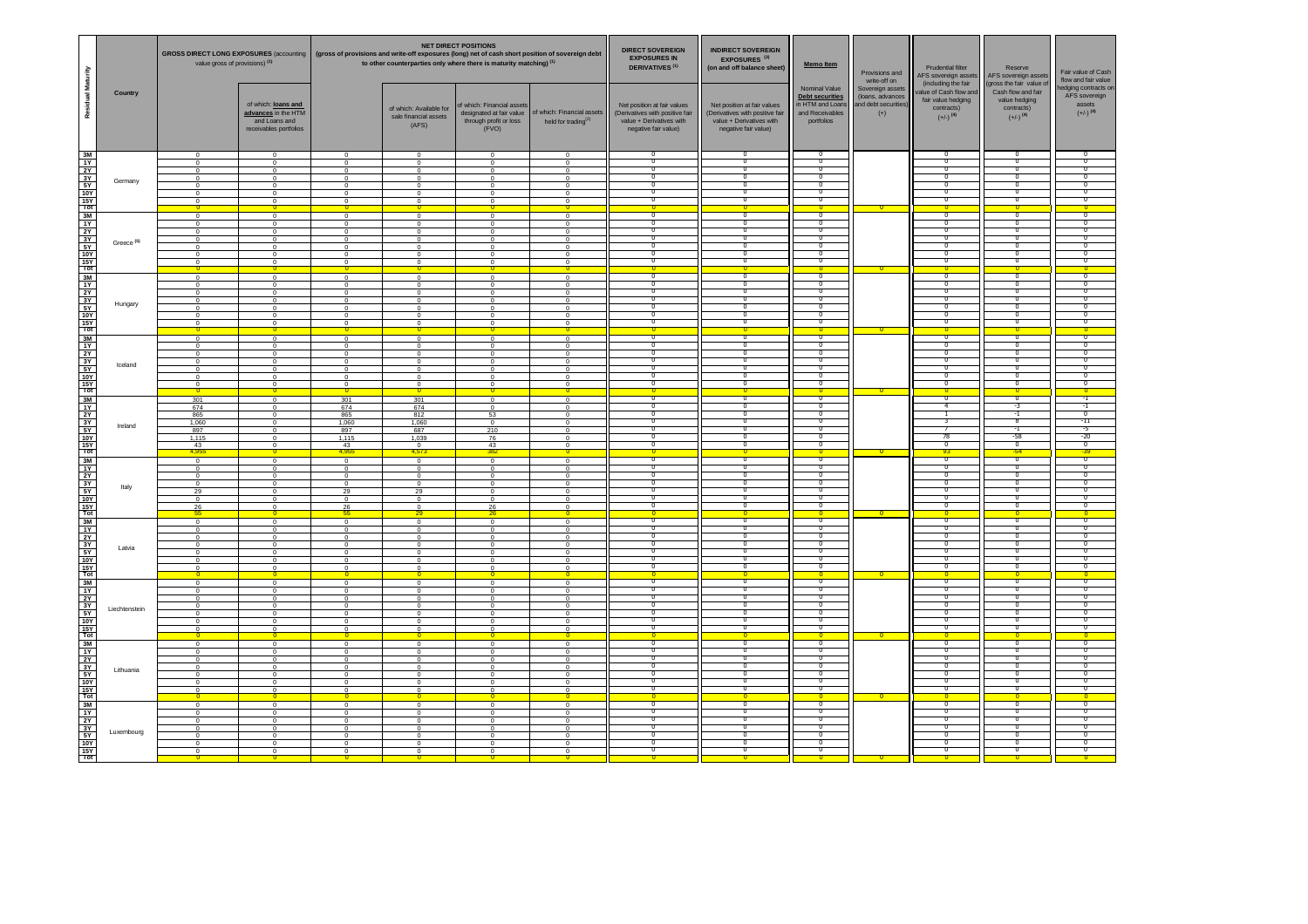|                                                                                                                                       |             | GROSS DIRECT LONG EXPOSURES (accounting   (gross of provisions and write-off exposures (long) net of cash short position of sovereign debt<br>value gross of provisions) (1) |                                                                                                                                          |                                                                                                                |                                                                                                           | <b>NET DIRECT POSITIONS</b><br>to other counterparties only where there is maturity matching) (1)       |                                                                                                 | <b>DIRECT SOVEREIGN</b><br><b>EXPOSURES IN</b><br><b>DERIVATIVES<sup>(1)</sup></b>                                 | <b>INDIRECT SOVEREIGN</b><br>EXPOSURES <sup>(3)</sup><br>(on and off balance sheet)                                |                                                                                                 | Memo Item<br>Provisions and<br>write-off on                           |                                                                                                             | Reserve<br>AFS sovereign assets                                                                         | Fair value of Cash<br>flow and fair value                                        |
|---------------------------------------------------------------------------------------------------------------------------------------|-------------|------------------------------------------------------------------------------------------------------------------------------------------------------------------------------|------------------------------------------------------------------------------------------------------------------------------------------|----------------------------------------------------------------------------------------------------------------|-----------------------------------------------------------------------------------------------------------|---------------------------------------------------------------------------------------------------------|-------------------------------------------------------------------------------------------------|--------------------------------------------------------------------------------------------------------------------|--------------------------------------------------------------------------------------------------------------------|-------------------------------------------------------------------------------------------------|-----------------------------------------------------------------------|-------------------------------------------------------------------------------------------------------------|---------------------------------------------------------------------------------------------------------|----------------------------------------------------------------------------------|
| Residual Maturity                                                                                                                     | Country     |                                                                                                                                                                              | of which: loans and<br>advances in the HTM<br>and Loans and<br>receivables portfolios                                                    |                                                                                                                | of which: Available for<br>sale financial assets<br>(AFS)                                                 | of which: Financial assets<br>designated at fair value<br>through profit or loss<br>(FVO)               | of which: Financial assets<br>held for trading $^{(2)}$                                         | Net position at fair values<br>(Derivatives with positive fair<br>value + Derivatives with<br>negative fair value) | Net position at fair values<br>(Derivatives with positive fair<br>value + Derivatives with<br>negative fair value) | Nominal Value<br><b>Debt securities</b><br>in HTM and Loans<br>and Receivables<br>portfolios    | Sovereign assets<br>(loans, advances<br>and debt securities)<br>$(+)$ | (including the fair<br>value of Cash flow and<br>fair value hedging<br>contracts)<br>$(+/-)$ <sup>(4)</sup> | (gross the fair value of<br>Cash flow and fair<br>value hedging<br>contracts)<br>$(+/-)$ <sup>(4)</sup> | nedging contracts on<br>AFS sovereign<br>assets<br>$\left(+/-\right)^{\,\, (4)}$ |
| $\begin{array}{r}\n 3M \\  1Y \\  2Y \\  3Y \\  5Y \\  10Y \\  10Y\n\end{array}$<br>$\frac{15Y}{Tot}$                                 | Malta       | $\mathbf 0$<br>$\Omega$<br>$\Omega$<br>$\Omega$<br>$\mathbf{0}$<br>$\overline{0}$<br>0                                                                                       | $\overline{0}$<br>$\Omega$<br>$\Omega$<br>$\Omega$<br>$\overline{0}$<br>$\overline{0}$<br>$\frac{0}{0}$                                  | $\Omega$<br>$\Omega$<br>$\Omega$<br>$\Omega$<br>$^{\circ}$<br>$\Omega$                                         | $\mathbf{0}$<br>$\Omega$<br>$\mathbf{0}$<br>$\Omega$<br>$\Omega$<br>$\mathbf{0}$<br>$^{\circ}$            | $\Omega$<br>$\Omega$<br>$\Omega$<br>$\mathbf{0}$<br>$\Omega$                                            | $^{\circ}$<br>$\Omega$<br>$\Omega$<br>$\Omega$<br>$^{\circ}$<br>$^{\circ}$<br>$^{\circ}$        | $\overline{0}$<br>n<br>π<br>σ<br>Π<br>$\overline{0}$<br>$\overline{0}$                                             | n<br>╖<br>70<br>σ<br>n<br>$^{\circ}$<br>$^{\circ}$<br>$^{\circ}$                                                   | $\overline{0}$<br>╖<br>σ<br>$\overline{0}$<br>$\overline{0}$<br>$^{\circ}$<br>᠊ᢅ                |                                                                       | ╖<br>╖<br>$\overline{\mathfrak{o}}$<br>70<br>-0<br>-0<br>$\overline{0}$                                     | O<br>ᄀ<br>$\overline{\phantom{a}}$<br>70<br>70<br>-0<br>-0<br>o                                         | ╖<br>ᢦ<br>᠊ᢐ<br>-0<br>-0<br>$\overline{0}$                                       |
| $\begin{array}{r}\n 3M \\  1Y \\  2Y \\  3Y \\  \hline\n 5Y \\  10Y \\  15Y \\  \hline\n 7ot\n\end{array}$                            | Netherlands | $\Omega$<br>$\overline{0}$<br>$\Omega$<br>$\overline{0}$<br>$\overline{0}$<br>19<br>$\overline{20}$                                                                          | $\Omega$<br>$\overline{0}$<br>$\Omega$<br>$\overline{0}$<br>$\overline{0}$<br>$^{\circ}$<br>$\circ$<br>0                                 | $\Omega$<br>$\Omega$<br>$\Omega$<br>$\circ$<br>$\overline{0}$<br>19<br>20                                      | $\Omega$<br>$\mathbf{0}$<br>$\Omega$<br>$\mathbf{0}$<br>$\mathbf 0$<br>$\mathbf 0$                        | $\Omega$<br>$\Omega$<br>$\Omega$<br>$\mathbf{0}$<br>$\Omega$<br>19<br>$\overline{20}$                   | $\Omega$<br>$^{\circ}$<br>$\Omega$<br>$^{\circ}$<br>0<br>$^{\circ}$                             | ╦<br>Ο<br>Ο<br>Ο<br>$\overline{0}$<br>$\overline{0}$<br>π<br>n                                                     | ᠊ᢆ<br>О<br>О<br>70<br>$^{\circ}$<br>$^{\circ}$<br>╖                                                                | ᠊ᢆ<br>σ<br>᠊ᢐ<br>σ<br>╖<br>᠊ᢅ<br>╖                                                              |                                                                       | ᠊᠊ᢆ<br>╖<br>᠊ᢐ<br>╖<br>-0<br>-0<br>╖                                                                        | ᠊╖<br>70<br>70<br>Ō<br>-0<br>-0<br>╖                                                                    | ╦<br>᠊ᢐ<br>70<br>- 0<br>-0<br>-0                                                 |
| $\begin{array}{r}\n 3M \\  1Y \\  2Y \\  \hline\n 3Y \\  \hline\n 5Y \\  \hline\n 10Y \\  \hline\n 15Y \\  \hline\n 7ot\n\end{array}$ | Norway      | $\overline{0}$<br>$\Omega$<br>$\overline{0}$<br>$\Omega$<br>$\overline{0}$<br>$\overline{0}$<br>$^{\circ}$                                                                   | $\overline{0}$<br>$\Omega$<br>$\,0\,$<br>$\overline{0}$<br>$\overline{0}$<br>$\overline{0}$<br>$\overline{0}$                            | $\overline{0}$<br>$\Omega$<br>$\mathbf 0$<br>$\Omega$<br>$\mathbf 0$<br>$^{\circ}$                             | $\overline{0}$<br>$\Omega$<br>$\mathbf 0$<br>$\Omega$<br>$\mathbf 0$<br>$\mathbf 0$<br>$^{\circ}$         | $\overline{0}$<br>$\Omega$<br>$\mathbf 0$<br>$\Omega$<br>$^{\circ}$<br>$^{\circ}$                       | $\overline{0}$<br>$\Omega$<br>$^{\circ}$<br>$\Omega$<br>$\mathbf 0$<br>$^{\circ}$<br>$^{\circ}$ | σ<br>$\overline{0}$<br>$\overline{0}$<br>Π<br>Π<br>n<br>π                                                          | ᠊ᢐ<br>᠊ᡉ<br>σ<br>᠊ᢅᢆ<br>n.<br>╖<br>╖                                                                               | ᠊ᢐ<br>᠊ᢐ<br>$\overline{\mathfrak{o}}$<br>╖<br>$^{\circ}$<br>╖<br>╖                              |                                                                       | ᠊ᢐ<br>᠊ᢐ<br>70<br>᠊ᢅ<br>-0<br>╖<br>╖.                                                                       | σ<br>Ō<br>Ō<br>-0<br>-0<br>ᄀ<br>╖                                                                       | ᠊᠊ᢆᢆ<br>70<br>-0<br>-0<br>- 0<br>᠊ᢅ                                              |
| $\begin{array}{c}\n\hline\n3M \\ \hline\n1Y \\ \hline\n2Y\n\end{array}$<br>$\frac{3Y}{5Y}$ $\frac{10Y}{15Y}$                          | Poland      | $\Omega$<br>$\overline{0}$<br>$\Omega$<br>$\overline{0}$<br>$^{\circ}$<br>$^{\circ}$<br>$^{\circ}$                                                                           | $\Omega$<br>$\overline{\mathbf{0}}$<br>$\mathbf 0$<br>$\overline{0}$<br>$\overline{0}$<br>$\overline{0}$<br>$^{\circ}$<br>$\overline{0}$ | $\Omega$<br>$\circ$<br>$\Omega$<br>$\overline{0}$<br>$^{\circ}$<br>$^{\circ}$<br>$\Omega$                      | $\Omega$<br>$\mathbf 0$<br>$\Omega$<br>$^{\circ}$<br>$^{\circ}$<br>$^{\circ}$<br>$^{\circ}$               | $\Omega$<br>$\overline{0}$<br>$\Omega$<br>$^{\circ}$<br>$^{\circ}$<br>$^{\circ}$<br>$\Omega$            | $\Omega$<br>$^{\circ}$<br>$\mathbf 0$<br>$^{\circ}$<br>$^{\circ}$<br>$^{\circ}$<br>$^{\circ}$   | $\overline{0}$<br>n<br>$\overline{0}$<br>n<br>π<br>Ο                                                               | σ<br>0<br>n.<br>╖<br>n<br>О                                                                                        | ᠊ᢐ<br>$\overline{0}$<br>σ<br>╖<br>╖<br>70<br>σ                                                  |                                                                       | τ<br>70<br>-0<br>╖.<br>╖<br>᠊᠐                                                                              | ℧<br>-0<br>n<br>-0<br>ᄀ<br>ᄀᅁ<br>ი                                                                      | $\Omega$<br>-0<br>╖<br>╖                                                         |
| $\frac{3M}{3}$ $\frac{3M}{15}$ $\frac{3Y}{15Y}$ $\frac{3Y}{15Y}$ $\frac{15Y}{10}$                                                     | Portugal    | $\overline{\mathbf{0}}$<br>$\,0\,$<br>$\overline{0}$<br>$^{\circ}$<br>$^{\circ}$<br>$^{\circ}$<br>$\Omega$                                                                   | $\overline{0}$<br>$\mathbf 0$<br>$\overline{0}$<br>$\overline{\mathbf{0}}$<br>$^{\circ}$<br>$\overline{0}$<br>$\Omega$<br>0              | $\circ$<br>$\Omega$<br>$\circ$<br>$\Omega$<br>$^{\circ}$<br>$\Omega$<br>$\Omega$                               | $\overline{\mathbf{0}}$<br>$\Omega$<br>$^{\circ}$<br>$\mathbf{0}$<br>$^{\circ}$<br>$^{\circ}$<br>$\Omega$ | $\overline{0}$<br>$\Omega$<br>$\mathbf{0}$<br>$\Omega$<br>$^{\circ}$<br>$\Omega$<br>$\Omega$            | $\mathbf{0}$<br>$\mathbf 0$<br>$^{\circ}$<br>0<br>$^{\circ}$<br>$^{\circ}$<br>$^{\circ}$        | ο<br>$\overline{0}$<br>σ<br>π<br>π<br>n<br>Ο                                                                       | ᠊ᢐ<br>᠊ᡉ<br>᠊ᡉ<br>᠊ᢆᠭ<br>᠊ᢆᠭ<br>╖<br>О                                                                             | $\overline{\mathfrak{o}}$<br>᠊ᢐ<br>$\overline{0}$<br>᠊ᢆ<br>70<br>σ<br>$\overline{0}$            |                                                                       | ᠊ᢐ<br>᠊ᢐ<br>$\overline{0}$<br>᠊ᢅ<br>╖<br>╖<br>᠊ᢐ                                                            | ᠊ᢐ<br>ი<br>70<br>ᄀᅁ<br>ᄀᅁ<br>70<br>ი                                                                    | -0<br>᠊ᢐ<br>70<br>᠊ᢐ<br>᠊ᢐ                                                       |
| $\frac{3M}{1Y}$<br>2Y<br>3Y<br>5Y<br>10Y<br>15Y<br>Tot                                                                                | Romania     | $\Omega$<br>$^{\circ}$<br>$\Omega$<br>$^{\circ}$<br>$^{\circ}$<br>$\Omega$<br>$\Omega$<br>$\Omega$                                                                           | $\Omega$<br>$\mathbf{0}$<br>$\,0\,$<br>$^{\circ}$<br>$\overline{0}$<br>$\Omega$<br>$\overline{0}$<br>$\Omega$                            | $\Omega$<br>$\mathbf 0$<br>$\Omega$<br>$^{\circ}$<br>$^{\circ}$<br>$\Omega$<br>$\Omega$<br>$\Omega$            | $\Omega$<br>$\circ$<br>$\Omega$<br>$^{\circ}$<br>$^{\circ}$<br>$\Omega$<br>$\Omega$                       | $\Omega$<br>$^{\circ}$<br>$\Omega$<br>$^{\circ}$<br>$^{\circ}$<br>$\Omega$<br>$\Omega$                  | $\Omega$<br>$^{\circ}$<br>$\Omega$<br>$^{\circ}$<br>$^{\circ}$<br>$^{\circ}$<br>$\Omega$        | ╦<br>Ο<br>$^{\circ}$<br>π<br>Ο                                                                                     | ᠊ᢐ<br>О<br>n.<br>╥<br>70<br>О<br>$\Omega$                                                                          | $\overline{\mathfrak{o}}$<br>$\overline{0}$<br>᠊ᢆ<br>╖<br>T<br>$\overline{0}$<br>$\overline{0}$ |                                                                       | ᠊ᢐ<br>᠊᠐<br>-0<br>╖<br>╖<br>᠊ᢐ<br>τ<br>$\Omega$                                                             | -0<br>ი<br>-0<br>╖<br>70<br>ი<br>$\overline{0}$                                                         | ᠊᠊ᢆᢆ<br>n<br>-0<br>╖<br>᠊ᢐ<br>$\Omega$                                           |
| 3M<br>1Y<br>2Y<br>3Y<br>5Y<br>5Y<br>10Y<br>15Y<br>Tot                                                                                 | Slovakia    | $\overline{0}$<br>$^{\circ}$<br>$^{\circ}$<br>$^{\circ}$<br>$\Omega$<br>$\Omega$<br>$\Omega$<br>$\Omega$                                                                     | $\overline{0}$<br>$\mathbf 0$<br>$\overline{0}$<br>$^{\circ}$<br>$\Omega$<br>$\Omega$<br>$\overline{0}$<br>$\mathbf{0}$                  | $\mathbf 0$<br>$\Omega$<br>$\Omega$<br>$\Omega$<br>$\Omega$<br>$\Omega$<br>$\Omega$<br>$\overline{0}$          | $\overline{0}$<br>$\mathbf{0}$<br>$^{\circ}$<br>$^{\circ}$<br>$\Omega$<br>$\Omega$<br>$\Omega$            | $\mathbf 0$<br>$\Omega$<br>$^{\circ}$<br>$^{\circ}$<br>$\Omega$<br>$\Omega$<br>$\Omega$<br>$\mathbf{0}$ | $^{\circ}$<br>$^{\circ}$<br>$^{\circ}$<br>$^{\circ}$<br>$\Omega$<br>$\Omega$<br>$\Omega$        | O<br>$^{\circ}$<br>π<br>Π<br>O<br>$\overline{0}$<br>π                                                              | $^{\circ}$<br>$^{\circ}$<br>᠊ᢅᢆ<br>- 0<br>О<br>σ<br>$^{\circ}$<br>$\mathbf 0$                                      | $\overline{\mathfrak{o}}$<br>᠊ᢆ<br>᠊ᢅ<br>╖<br>σ<br>$\overline{0}$<br>᠊ᢐ                         |                                                                       | ᠊ᢐ<br>-0<br>᠊ᢅ<br>╖<br>᠊᠐<br>τ<br>᠊ᢐ<br>$\overline{0}$                                                      | -0<br>-0<br>-0<br>╖<br>O<br>Ō<br>თ                                                                      | -0<br>-0<br>70<br>╖<br>᠊ᢐ<br>᠊ᢐ                                                  |
| $\begin{array}{r}\n 3M \\  1Y \\  2Y \\  3Y \\  5Y \\  10Y \\  15Y \\  10Y \\  15Y \\  10t\n\end{array}$                              | Slovenia    | $\,0\,$<br>$\mathbf{0}$<br>$\Omega$<br>$\Omega$<br>$\Omega$<br>$\Omega$<br>$\mathbf{0}$<br>$\Omega$                                                                          | $\overline{0}$<br>$\overline{0}$<br>$\Omega$<br>$\Omega$<br>$\overline{0}$<br>$\overline{0}$<br>$\overline{0}$<br>$\overline{0}$         | $\circ$<br>$\Omega$<br>$\Omega$<br>$\Omega$<br>$\Omega$<br>$\Omega$<br>$\circ$<br>$\Omega$                     | $\mathbf 0$<br>- 0<br>$\Omega$<br>$\Omega$<br>$\Omega$<br>$\Omega$<br>$\overline{0}$                      | $\Omega$<br>$^{\circ}$<br>$\Omega$<br>$\Omega$<br>$\Omega$<br>$\Omega$<br>$\mathbf{0}$                  | $\mathbf 0$<br>$^{\circ}$<br>$\Omega$<br>$^{\circ}$<br>$\Omega$<br>$\Omega$<br>$\overline{0}$   | $^{\circ}$<br>π<br>n<br>π<br>$\overline{0}$<br>Π<br>О<br>n                                                         | $^{\circ}$<br>᠊ᢅᢆ<br>╖<br>╖<br>О<br>$^{\circ}$<br>$^{\circ}$<br>$^{\circ}$                                         | ᠊᠊ᢆ<br>᠊ᢅ<br>᠊ᢆ<br>᠊ᢆ<br>$\overline{\mathfrak{o}}$<br>᠊ᢐ<br>᠊ᡉ<br>n                             | o                                                                     | -0<br>᠊ᢅ<br>╖<br>╖.<br>τ<br>70<br>0<br>$\overline{0}$                                                       | -0<br>-0<br>ᄀᅁ<br>-0<br>Ō<br>ი<br>-0                                                                    | - 0<br>ᄀ<br>╖<br>70<br>- 0<br>ം<br>n                                             |
| $\frac{3M}{1Y}$ $\frac{2Y}{3Y}$ $\frac{3Y}{10Y}$ $\frac{15Y}{10Y}$                                                                    | Spain       | $\overline{0}$<br>$\Omega$<br>$\Omega$<br>$\Omega$<br>$\overline{0}$<br>$\overline{0}$<br>$\mathbf{0}$<br>n                                                                  | $\overline{0}$<br>$\Omega$<br>$\Omega$<br>$\overline{0}$<br>$\overline{0}$<br>$\overline{0}$<br>$\mathbf 0$<br>$\overline{\mathbf{0}}$   | $\overline{0}$<br>$\Omega$<br>$\Omega$<br>$\overline{0}$<br>$\overline{0}$<br>$\overline{0}$<br>$\overline{0}$ | $\overline{0}$<br>$\Omega$<br>$\Omega$<br>$\Omega$<br>$\mathbf{0}$<br>$\overline{0}$<br>$\mathbf 0$       | $\overline{0}$<br>$\Omega$<br>$\Omega$<br>$\overline{0}$<br>$\Omega$<br>$\overline{0}$                  | $\overline{0}$<br>$\Omega$<br>$^{\circ}$<br>$\Omega$<br>$^{\circ}$<br>$\overline{0}$            | ᠊ᢐ<br>n<br>Π<br>$\overline{0}$<br>ο<br>σ<br>$\overline{0}$<br>$\overline{0}$                                       | ᠊ᢐ<br>╖<br>n.<br>σ<br>$^{\circ}$<br>$^{\circ}$<br>n.<br>$^{\circ}$                                                 | ᠊ᢐ<br>᠊ᢆ<br>T<br>$\overline{\mathfrak{o}}$<br>᠊ᢐ<br>᠊ᡉ<br>᠊ᢆ<br>$\overline{0}$                  |                                                                       | ᠊ᢐ<br>╖<br>╖<br>ō<br>᠊ᢐ<br>0<br>-0<br>$\overline{0}$                                                        | ᄀ<br>ᄀᅁ<br>70<br>70<br>ი<br>᠊<br>-0<br>o                                                                | ᠊᠊ᢆᢆ<br>╖<br>᠊ᢐ<br>᠊ᢐ<br>$^{\circ}$<br>ം<br>-0<br>$\overline{\phantom{0}}$       |
| $\frac{3}{15}$                                                                                                                        | Sweden      | $\Omega$<br>$\Omega$<br>$\Omega$<br>$\Omega$<br>$\mathbf{0}$<br>$\overline{0}$<br>$\overline{0}$                                                                             | $\Omega$<br>$\Omega$<br>$\Omega$<br>$\overline{0}$<br>$\overline{0}$<br>$\overline{0}$<br>$\overline{0}$                                 | $\Omega$<br>$\Omega$<br>$\Omega$<br>$\Omega$<br>$\overline{0}$<br>$\Omega$                                     | $\Omega$<br>$\Omega$<br>$\Omega$<br>$\Omega$<br>$^{\circ}$<br>$\Omega$                                    | $\Omega$<br>$\Omega$<br>$\Omega$<br>$\Omega$<br>$\overline{0}$<br>$\mathbf 0$<br>$\overline{0}$         | $\Omega$<br>$^{\circ}$<br>$\Omega$<br>$\Omega$<br>$^{\circ}$<br>$\mathbf 0$<br>$^{\circ}$       | Π<br>$\overline{0}$<br>π<br>Ο<br>σ<br>π<br>᠊ᢆ                                                                      | ╖<br>70<br>70<br>О<br>$^{\circ}$<br>n.<br>᠊ᢆᠭ                                                                      | ᠊ᢆ<br>T<br>T<br>᠊ᢐ<br>σ<br>᠊ᢆ<br>᠊ᢆ                                                             |                                                                       | 70<br>╖<br>╖<br>τ<br>0<br>-0<br>᠊ᢅ<br>n                                                                     | ᠊╖<br>70<br>70<br>Ō<br>-0<br>-0<br>ᄀ                                                                    | - 0<br>᠊ᢐ<br>᠊ᢐ<br>0<br>-0<br>70                                                 |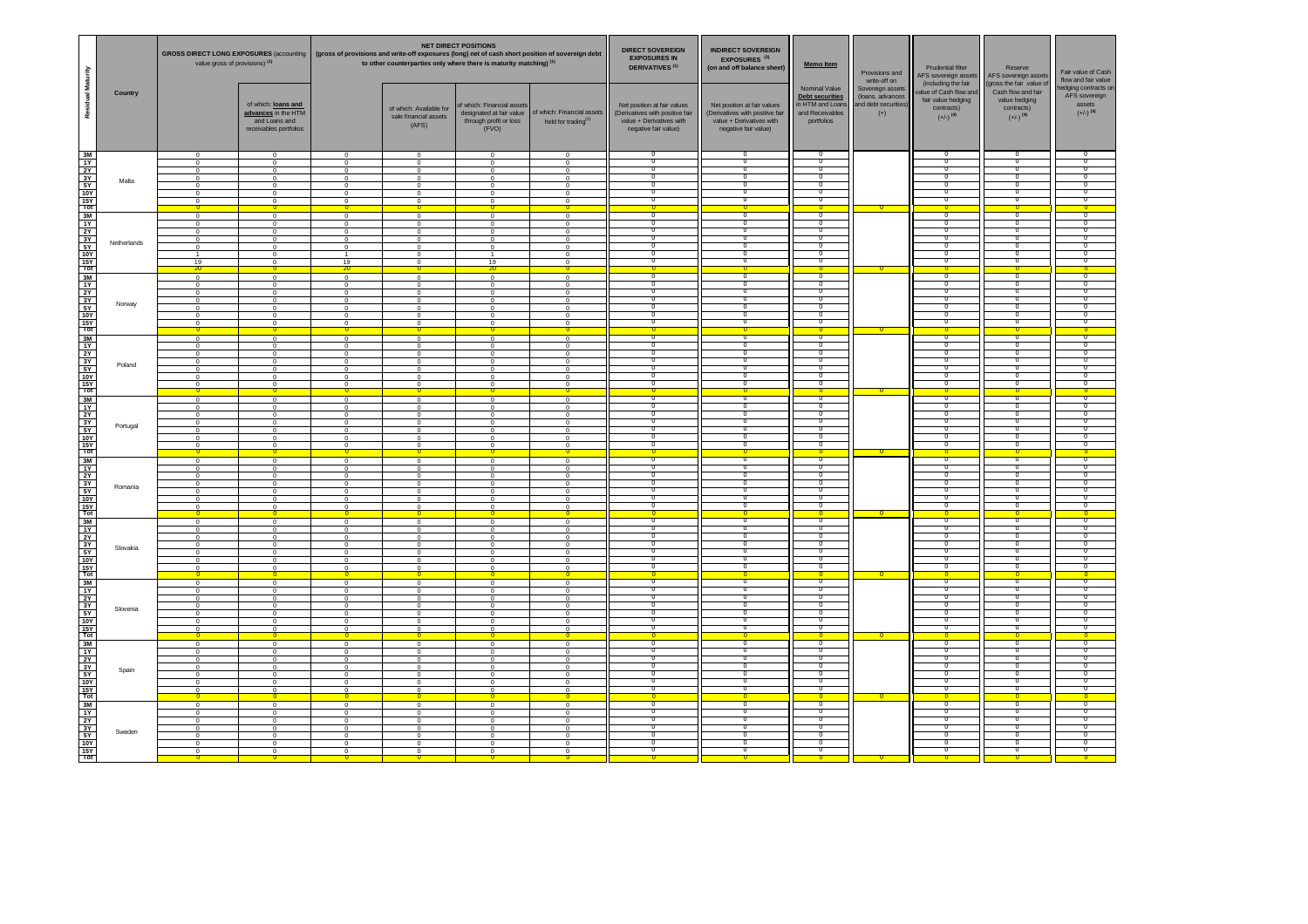|                 |                     | <b>GROSS DIRECT LONG EXPOSURES (accounting)</b><br>value gross of provisions) (1) |                                                                                       | <b>NET DIRECT POSITIONS</b><br>(gross of provisions and write-off exposures (long) net of cash short position of sovereign debt<br>to other counterparties only where there is maturity matching) <sup>(1)</sup> |                                                           |                                                               | <b>DIRECT SOVEREIGN</b><br><b>EXPOSURES IN</b><br><b>DERIVATIVES<sup>(1)</sup></b>       | <b>INDIRECT SOVEREIGN</b><br>EXPOSURES <sup>(3)</sup><br>(on and off balance sheet)                                | <b>Memo Item</b>                                                                                                                   | Provisions and<br>write-off on                                            | <b>Prudential filter</b><br>AFS sovereign assets AFS sovereign assets | Reserve                                                                                                                      | Fair value of Cash<br>flow and fair value                                                               |                                                                           |
|-----------------|---------------------|-----------------------------------------------------------------------------------|---------------------------------------------------------------------------------------|------------------------------------------------------------------------------------------------------------------------------------------------------------------------------------------------------------------|-----------------------------------------------------------|---------------------------------------------------------------|------------------------------------------------------------------------------------------|--------------------------------------------------------------------------------------------------------------------|------------------------------------------------------------------------------------------------------------------------------------|---------------------------------------------------------------------------|-----------------------------------------------------------------------|------------------------------------------------------------------------------------------------------------------------------|---------------------------------------------------------------------------------------------------------|---------------------------------------------------------------------------|
|                 | Country             |                                                                                   | of which: loans and<br>advances in the HTM<br>and Loans and<br>receivables portfolios |                                                                                                                                                                                                                  | of which: Available for<br>sale financial assets<br>(AFS) | of which: Financial assets<br>through profit or loss<br>(FVO) | designated at fair value   of which: Financial assets<br>held for trading <sup>(2)</sup> | Net position at fair values<br>(Derivatives with positive fair<br>value + Derivatives with<br>negative fair value) | Net position at fair values<br>(Derivatives with positive fair and Receivables<br>value + Derivatives with<br>negative fair value) | Nominal Value<br><b>Debt securities</b><br>in HTM and Loans<br>portfolios | (loans, advances<br>and debt securities)<br>$(+)$                     | (including the fair<br>Sovereign assets value of Cash flow and<br>fair value hedging<br>contracts)<br>$(+/-)$ <sup>(4)</sup> | (gross the fair value of<br>Cash flow and fair<br>value hedging<br>contracts)<br>$(+/-)$ <sup>(4)</sup> | hedging contracts on<br>AFS sovereign<br>assets<br>$(+/-)$ <sup>(4)</sup> |
|                 |                     | 2.481                                                                             |                                                                                       | 2.481                                                                                                                                                                                                            | 2.481                                                     |                                                               |                                                                                          |                                                                                                                    |                                                                                                                                    |                                                                           |                                                                       |                                                                                                                              |                                                                                                         |                                                                           |
| <u> 일본 기자 등</u> |                     |                                                                                   |                                                                                       |                                                                                                                                                                                                                  |                                                           |                                                               |                                                                                          |                                                                                                                    |                                                                                                                                    |                                                                           |                                                                       |                                                                                                                              |                                                                                                         |                                                                           |
|                 |                     |                                                                                   |                                                                                       |                                                                                                                                                                                                                  |                                                           |                                                               |                                                                                          |                                                                                                                    |                                                                                                                                    |                                                                           |                                                                       |                                                                                                                              |                                                                                                         |                                                                           |
|                 | Jnited Kingdom      |                                                                                   |                                                                                       |                                                                                                                                                                                                                  |                                                           |                                                               |                                                                                          |                                                                                                                    |                                                                                                                                    |                                                                           |                                                                       |                                                                                                                              |                                                                                                         |                                                                           |
|                 |                     |                                                                                   |                                                                                       |                                                                                                                                                                                                                  |                                                           |                                                               |                                                                                          |                                                                                                                    |                                                                                                                                    |                                                                           |                                                                       |                                                                                                                              |                                                                                                         |                                                                           |
|                 |                     |                                                                                   |                                                                                       |                                                                                                                                                                                                                  |                                                           |                                                               |                                                                                          |                                                                                                                    |                                                                                                                                    |                                                                           |                                                                       |                                                                                                                              |                                                                                                         |                                                                           |
|                 |                     |                                                                                   |                                                                                       |                                                                                                                                                                                                                  |                                                           |                                                               |                                                                                          |                                                                                                                    |                                                                                                                                    |                                                                           |                                                                       |                                                                                                                              |                                                                                                         |                                                                           |
|                 |                     | 2.481                                                                             |                                                                                       | 2,481                                                                                                                                                                                                            | 2,481                                                     |                                                               |                                                                                          |                                                                                                                    |                                                                                                                                    |                                                                           |                                                                       |                                                                                                                              |                                                                                                         |                                                                           |
|                 |                     |                                                                                   |                                                                                       |                                                                                                                                                                                                                  |                                                           |                                                               |                                                                                          |                                                                                                                    |                                                                                                                                    |                                                                           |                                                                       |                                                                                                                              |                                                                                                         |                                                                           |
|                 | <b>TOTAL EEA 30</b> | 7,910                                                                             |                                                                                       | 7.910                                                                                                                                                                                                            | 7.104                                                     |                                                               |                                                                                          |                                                                                                                    |                                                                                                                                    |                                                                           |                                                                       |                                                                                                                              |                                                                                                         | $-39$                                                                     |

#### **Notes and definitions**

(1) The exposures reported cover only apposures to central, regional and local governments on immediate borrower basis, and do not include exposures to other counterparts with full or partial government guarantees.<br>(2) The

(3) The exposures reported include the positions towards counterparts (other than sovereign) on sovereign credit risk (i.e. CDS, financial guarantees) booked in all the accounting portfolio (on-off balance sheet). Irrespec

accounting dassification of the possitions the economic substance over the form must be used as a criteria for the identification of the exposures to be included in this column. This item does not include exposures to coun

(4) According with CEBS Guidelines on prudential filters it is required a consistent treatment of gains and losses resulting from a transaction whereby a cash flow hedge is created for an available for sale instrument: i.e

recognised in additional own funds, so should the results of the corresponding cash flow hedging derivative. Moreover if fair-value hedging contracts on sovereign assets are taken in consideration for the computation of th

removal), the FV of such contracts must be reported in the column AB.<br>**(5)** Please report gross and net direct positions before eventual write-off (PSI); in the column provisions must be included eventual write-off (PSI).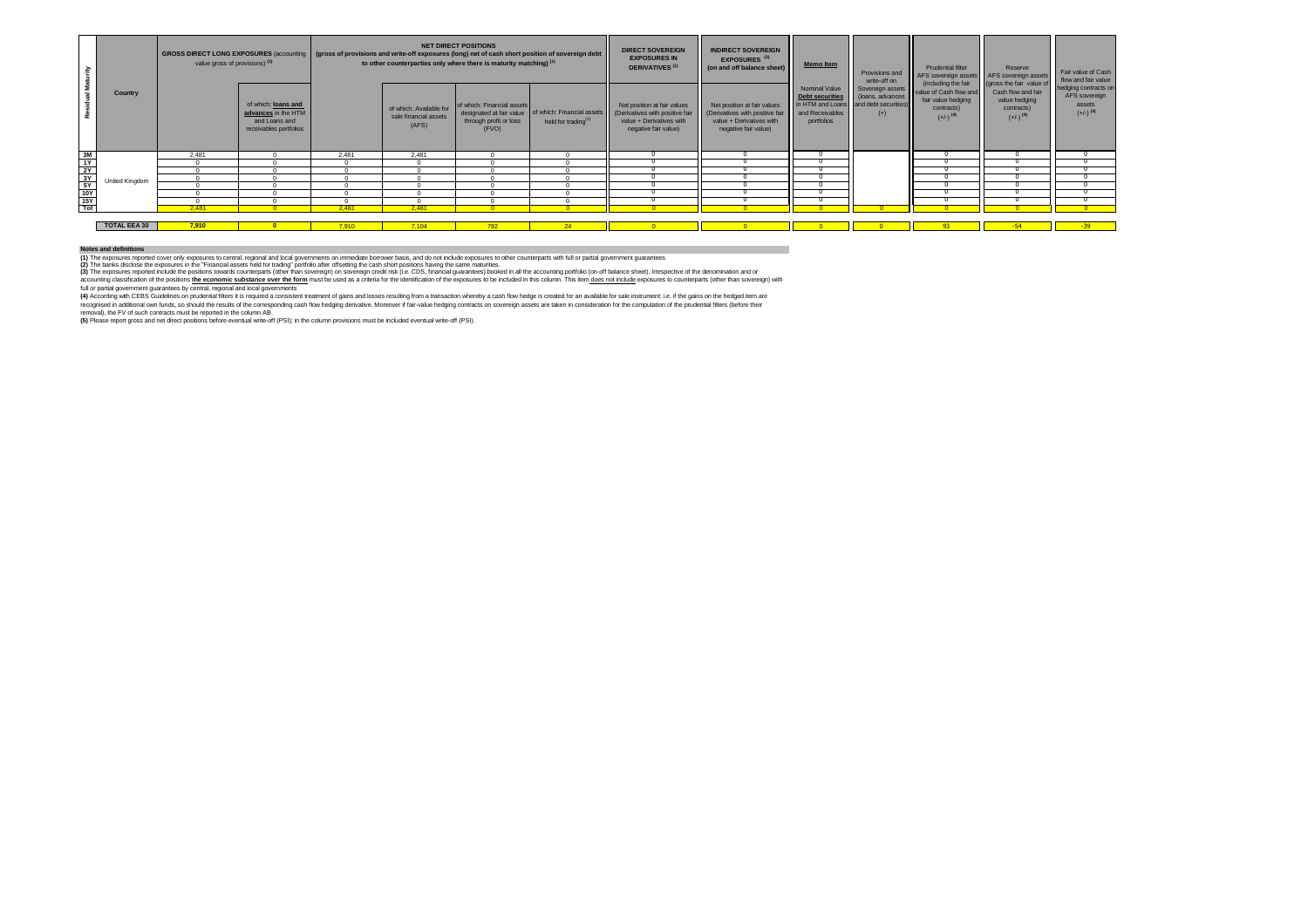## **Composition of RWA as of 30 September 2011**

Name of the bank:

is the contract of the contract of the contract of the contract of the contract of the contract of the contract of the contract of the contract of the contract of the contract of the contract of the contract of the contrac

**BANK OF IRELAND** 

## **(in million Euro)**

|                                           | <b>Rules at the end of September</b> | <b>CRD 3 rules</b>       |
|-------------------------------------------|--------------------------------------|--------------------------|
| Total RWA <sup>(1)</sup>                  | 71,428                               | 71,428                   |
| <b>RWA for credit risk</b>                | 61,602                               | 61,602                   |
| RWA Securitisation and re-securitisations | 518                                  | 518                      |
| RWA Other credit risk                     | 61,084                               | 61,084                   |
| <b>RWA for market risk</b>                | 1,642                                | 1,642                    |
| RWA operational risk                      | 5,504                                | 5,504                    |
| Transitional floors <sup>(2)</sup>        | $\overline{\phantom{0}}$             | $\overline{\phantom{0}}$ |
| <b>RWA Other</b>                          | 2,680                                | 2,680                    |

### **Notes and definitions**

**(1)** The RWA calculated according to CRD III can be based on models that have not yet been approved by the National Supervisory Authority.

**(2)** All IRB/AMA banks in the exercise have applied transitional floor which assess the impact 80% of the Basel 1 requirements. However, wide divergences in national approaches to the floors means that two main approaches have been identified as set out in the methodological note. The transitional floor has been applied according to the following approach:

option 1